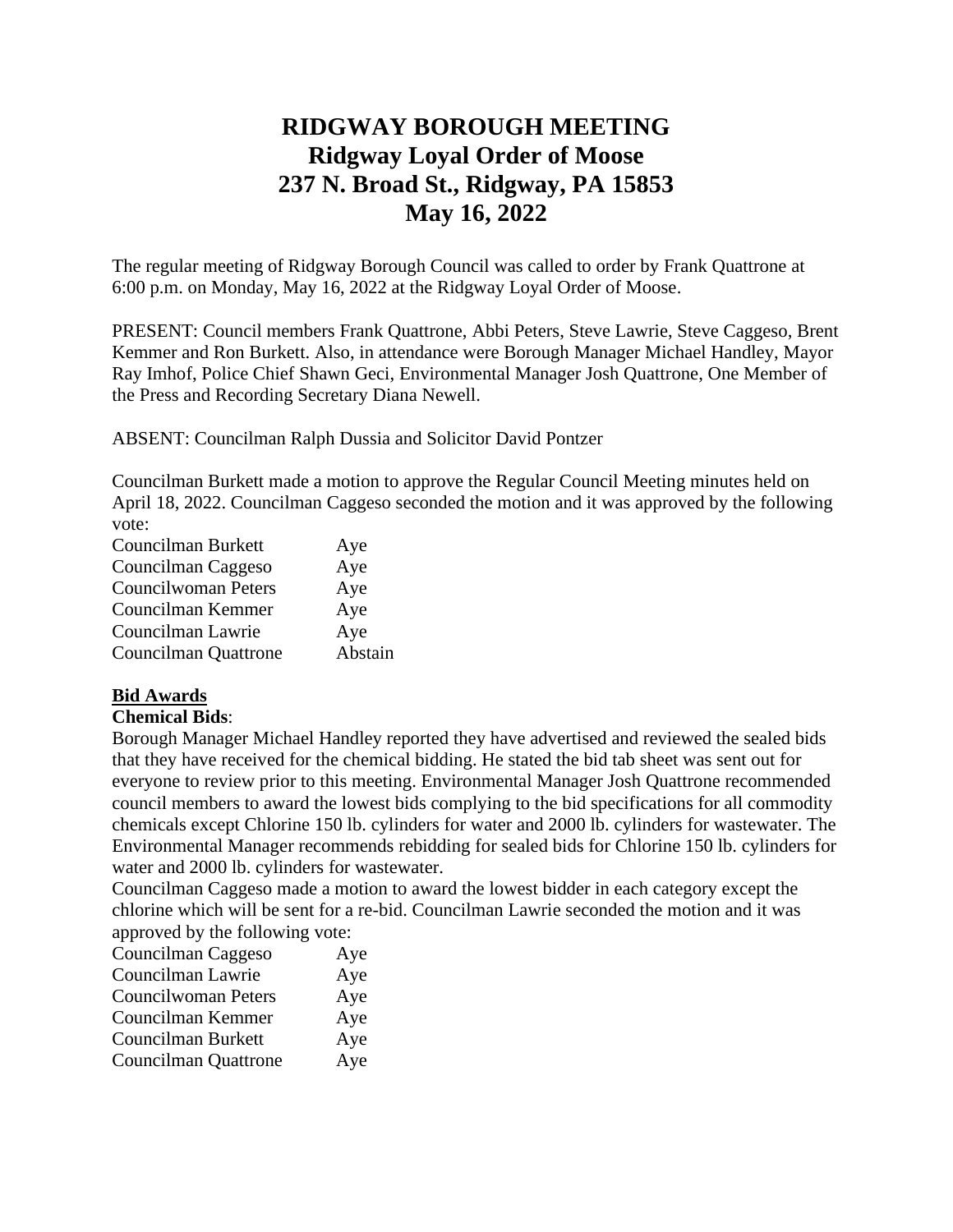#### **Recognition of Visitors**

Kyle Baker from Troop 93 reported his Eagle Scout project has been completed and that all 20 benches will be placed within the parks and campground within the borough.

#### **Correspondence**

Liz and Zoe Boni attended the meeting to thank the borough council members for allowing them to use the Ridgway Mills Campground for the Chainsaw Rendezvous this year. They were very pleased with how it turned out and hope to continue having it at the same location in the future.

#### **Elk County Commissioners**

Councilman Caggeso made a motion to refer the Elk County Commissioners topic to the Fire, Police, Property and Equipment Committee. Councilman Burkett seconded the motion and it was approved by the following vote:

| Aye |
|-----|
| Aye |
| Aye |
| Aye |
| Aye |
| Aye |
|     |

#### **Abbottstown Borough**

Councilwoman Peters made a motion to table this topic to a later date. Councilman Caggeso seconded the motion and it was approved by the following vote:

| <b>Councilwoman Peters</b>  | Aye |
|-----------------------------|-----|
| Councilman Caggeso          | Aye |
| Councilman Burkett          | Aye |
| Councilman Lawrie           | Aye |
| Councilman Kemmer           | Aye |
| <b>Councilman Quattrone</b> | Aye |

Councilwoman Peters made a motion to approve the funds A-E and pay the bills. Councilman Burkett seconded the motion and it was approved by the following vote:

| <b>Councilwoman Peters</b> | Aye |
|----------------------------|-----|
| Councilman Burkett         | Aye |
| Councilman Caggeso         | Aye |
| Councilman Quattrone       | Aye |
| Councilman Lawrie          | Aye |
| Councilman Kemmer          | Aye |

#### **Mayor**

Mayor Imhof reported there will be no coffee with the Mayor in May due to the holiday. He stated the next one will be on June 18 and he welcomed the council members to attend.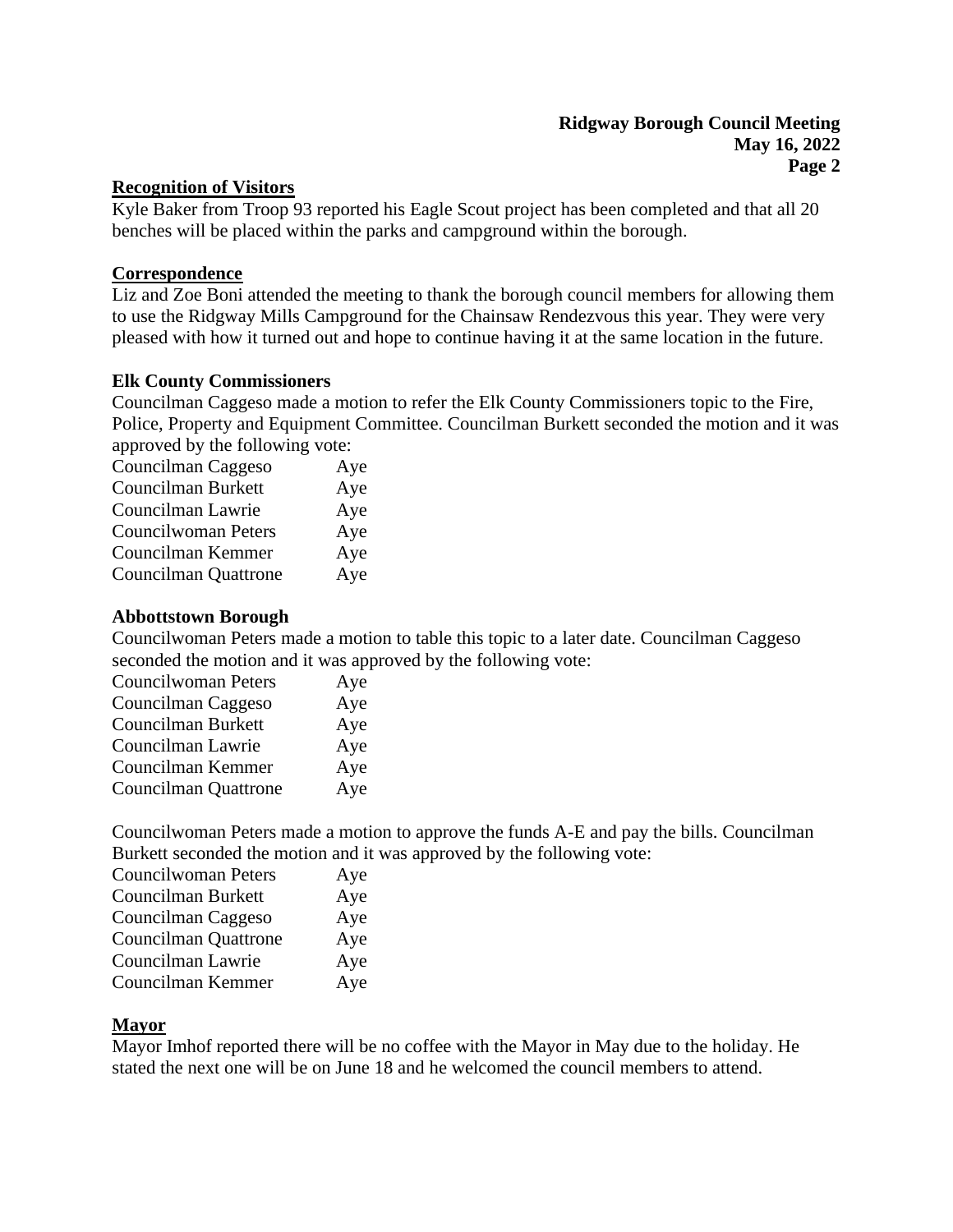## **Police Department**

Police Chief Shawn Geci reported he added a new line to the police department report to include the drug activity within the borough. Geci stated it is Police Memorial Week and he had the honor to attend the Police Memorial in Johnsonburg. Geci reported the new police patch and uniforms have been finalized. He passed a sample of the patch around for everyone to see.

## **Fire Department**

Mayor Imhof provided council with the report and assured them he would answer any questions they may have.

## **Environmental Manager**

Quattrone reported everything is currently running smoothly at both plants.

## **Borough Manager**

Handley reported Tama Foster has been hired full-time as of May 16, 2022 for the new Finance Director.

Handley reported the first part of the DCNR C2P2 grant has been received for the Clarion Little-Toby Rail Trail extension project from Ridgway to Johnsonburg in the amount of \$9,600.

Handley reported on the DEP Section 902 Recycling Grant Award. He stated this grant was open last fall and he applied for it. Handley reported he received notice that the grant has been awarded for \$212,000 to use for the new leaf collection truck. He explained this will now save \$212,000 from being taken out of the trucked waste fund. He stated the new truck will be purchased after the next meeting once the funds have been received.

Handley stated the borough street sweepers engine has had a major engine malfunction within the last few weeks and street sweeping was put on hold for a while until they were able to explore all options of how to get the streets cleaned. Handley explained the township was generous enough to lend their street sweeper to the borough for them to use to clean the streets. He stated the engine in the street sweeper will still need fixed, but this will be used for the time being. He explained the estimated cost for repair will be \$8,000-\$12,000.

## **Committee Reports**

At 6:19 pm the council members went into executive session for personnel and legal matter and will be returning.

At 6:36 pm council members came back from executive session and reported the following personal committee recommendations:

1. The summer student mow crew wage adjustment to \$10 per hour with a 25 cent raise for each returning employees. The compost employee increase from \$10.67 to \$11.50. Councilwoman Peters made a motion to approve the summer student mow crew adjustment of \$10 per hour with a 25 cent raise per hour for each employee returning as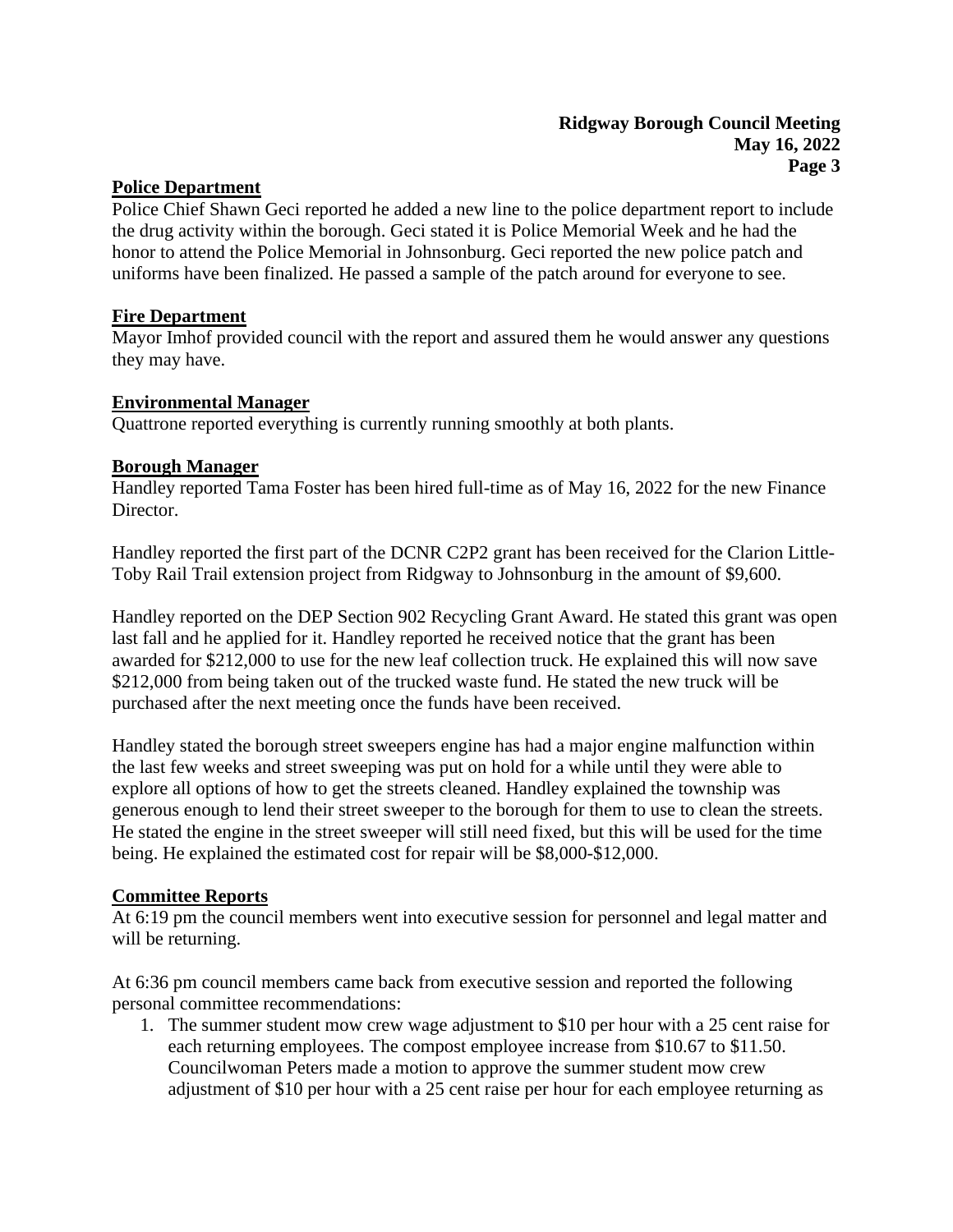well as the compost employee increase from \$10.67 to \$11.50. Councilman Caggeso seconded the motion and it was approved by the following vote:

| Aye |
|-----|
| Aye |
| Aye |
| Aye |
| Aye |
| Aye |
|     |

2. Implement Employee Handbook to establish policy and procedures to borough employees.

Councilwoman Peters made a motion to approve the employee handbook to establish policy and procedures to borough employees. Councilman Caggeso seconded the motion and it was approved by the following vote:

| <b>Councilwoman Peters</b>  | Aye |
|-----------------------------|-----|
| Councilman Caggeso          | Aye |
| <b>Councilman Quattrone</b> | Aye |
| Councilman Lawrie           | Aye |
| Councilman Kemmer           | Aye |
| Councilman Burkett          | Aye |
|                             |     |

## **Planning, Grants, and Recreation Committee**

There was a committee meeting held on May  $4<sup>th</sup>$  which Liz & Zoe Boni attended. They discussed the Ridgway Mills Campground and the future flood mitigation plans. They reported GT Thompson gave really good feedback from the event and venue of the Chainsaw Rendezvous.

Also discussed during this meeting was the YMCA request from Michelle Bogacki and Mary Lynn Bellotti. They requested a letter of support for the splash pad project as well as a monetary donation of \$12,500 for the Phase 2 part of the project.

Councilwoman Peters made a motion to give the YMCA the letter of support as well as the monetary donation of \$12,500 for the splash pad project. Councilman Lawrie seconded the motion and it was approved by the following vote:

| <b>Councilwoman Peters</b> | Aye |
|----------------------------|-----|
| Councilman Lawrie          | Aye |
| Councilman Quattrone       | Aye |
| Councilman Caggeso         | Aye |
| Councilman Kemmer          | Aye |
| Councilman Burkett         | Aye |
|                            |     |

Another topic at the meeting was the ARPA funds of \$196,000 that will be received in July and how they can leverage the funding. There has been a request for water sources at the parks this year for the Summer Parks Program. The O.B. Grant Park was put into the water and sewage budget for ADA access and drinking fountain station for \$2,000.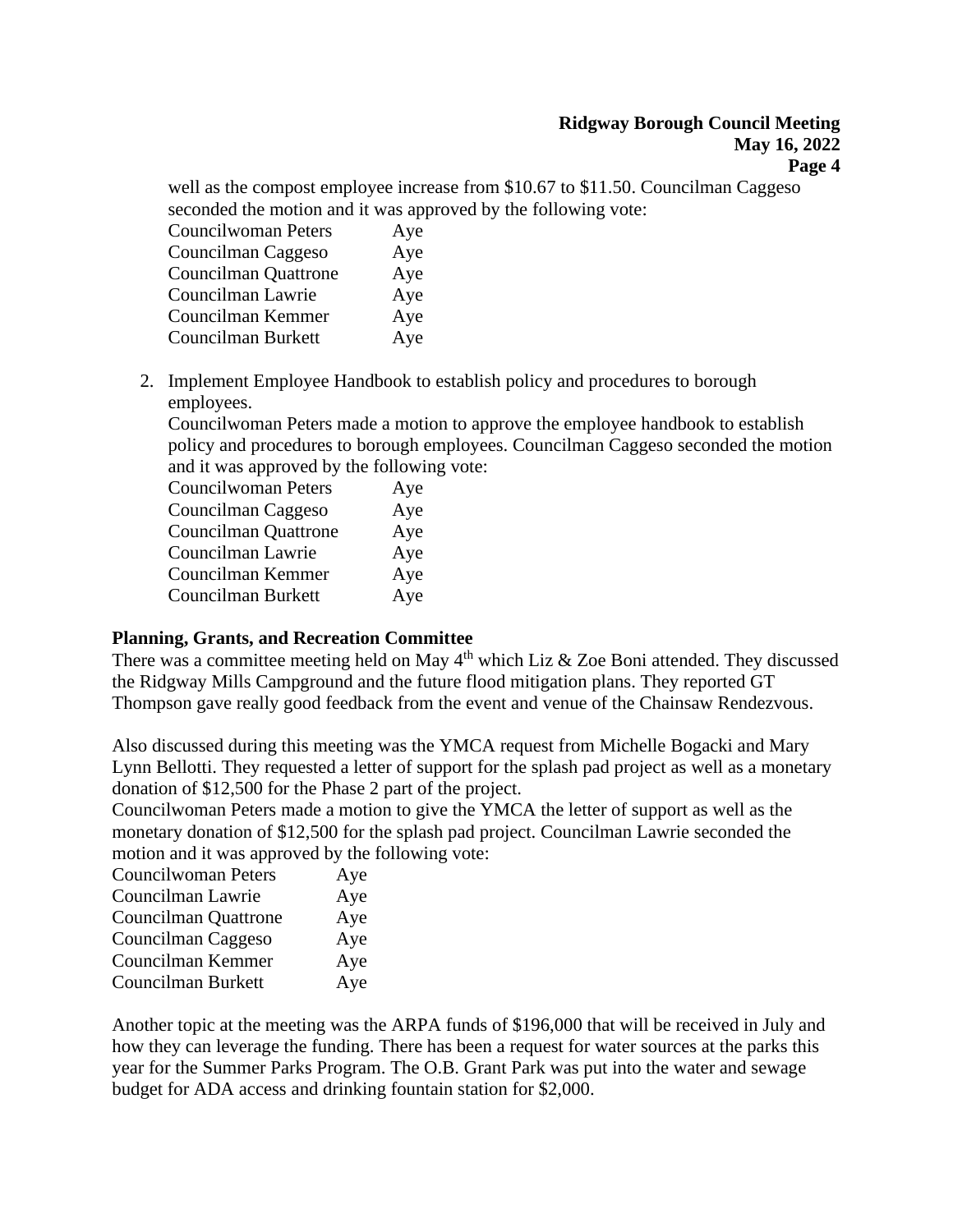## **Ridgway Borough Council Meeting May 16, 2022**

**Page 5**

Councilwoman Peters made a motion to approve the ADA drinking and water station at O.B. Grant Park. Councilman Lawrie seconded the motion and it was approved by the following vote:

| <b>Councilwoman Peters</b>  | Aye |
|-----------------------------|-----|
| Councilman Lawrie           | Aye |
| <b>Councilman Quattrone</b> | Aye |
| Councilman Caggeso          | Aye |
| Councilman Kemmer           | Aye |
| Councilman Burkett          | Aye |

## **Old Business**

#### **DCED Flood Mitigation Program Grant Resolution**

The borough is requesting funding for a Flood Mitigation Study for the Clarion River and Elk Creek in the Ridgway Borough. The estimate from Tetra Tech is \$110,504. Additionally, the FMP grant allows the capture of 2% administrative fees. This puts the total project cost at \$112,804. The grant request is \$95,883. The 15% match commitment is \$16,921. We budgeted \$22,500 keeping us below budget if we are awarded the funding.

Councilman Caggeso made a motion to support the resolution for the DCED flood mitigation program grant. Councilwoman Peters seconded the motion and it was approved by the following vote:

| Councilman Caggeso   | Aye |
|----------------------|-----|
| Councilwoman Peters  | Aye |
| Councilman Lawrie    | Aye |
| Councilman Quattrone | Aye |
| Councilman Kemmer    | Aye |
| Councilman Burkett   | Aye |

#### **Ridgway Ambulance Corporation 2022 Service Agreement**

Handley reported the borough currently pays \$2,000 annually for the ambulance service with 3 visits for free. It is time to renew this, and the ambulance still is requesting the \$2,000 for 3 visits for free. Handley reported this is not budgeted. After much discussion, council members stated the ambulance should give the borough 5 visits for free with the \$2,000 annual fee.

Councilman Burkett made a motion to initiate the 5 free visits with the \$2,000 annual fee for the Ambulance Corporation. Councilman Caggeso seconded the motion and it was approved by the following vote:

| Councilman Burkett          | Aye |
|-----------------------------|-----|
| Councilman Caggeso          | Aye |
| <b>Councilwoman Peters</b>  | Aye |
| Councilman Lawrie           | Aye |
| <b>Councilman Quattrone</b> | Aye |
| Councilman Kemmer           | Aye |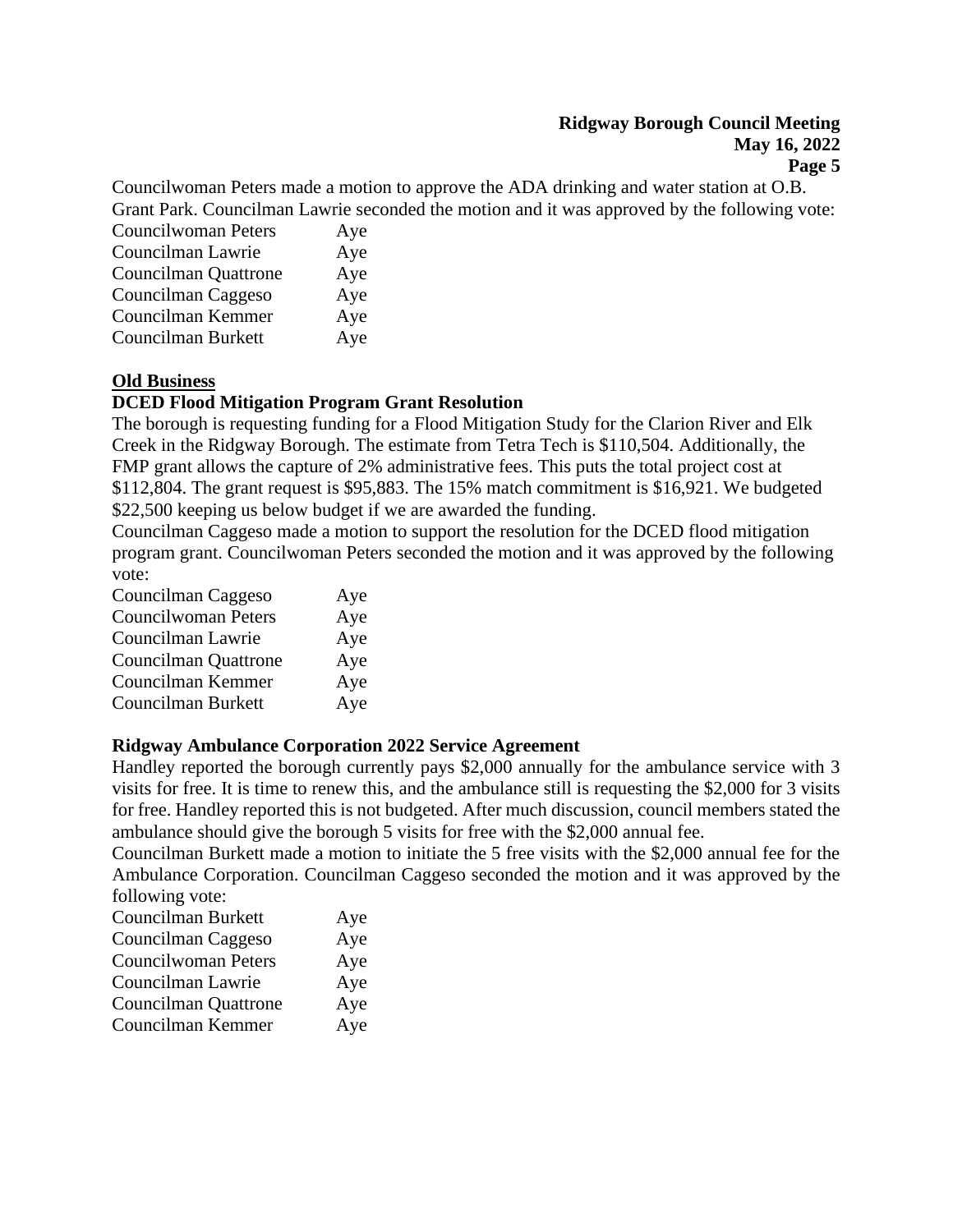## **Ridgway Borough Council Meeting May 16, 2022 Page 6**

## **New Business**

Handley reported the owner of the property of 31 North Broad Street has made a special request to council to grant a variance to the restriction established in Ordinance No. 557 Amusement Devices to prohibit "games of skill" being located within 300 ft. from a public playground. The upstairs apartments were determined to be an approved continued use and the hair salon as a personal service shop, which is a permitted use within the Commercial District. The "games of skill venue" as an indoor recreation facility is questionable but can be approved as a recreation by definition is an "activity done for enjoyment when one is not working". But there may be an issue with the Skill Machines being located within 300 feet of the public playground. The broadest definition for a public playground may include a public basketball court, community pool, etc. Therefore, the basketball courts and community pool may be considered as such.

Councilwoman Peters made a motion not to approve the games of skill for 31 North Broad Street. Councilman Lawrie seconded the motion and it was approved by the following vote:

| <b>Councilwoman Peters</b> | Aye     |
|----------------------------|---------|
| Councilman Lawrie          | Aye     |
| Councilman Burkett         | Aye     |
| Councilman Caggeso         | Abstain |
| Councilman Quattrone       | Aye     |
| Councilman Kemmer          | Aye     |

Handley reported there is a request of appraisals and sales of borough owned properties. He listed properties: 6 E. Cardott St., 314 North Broad St., 572 North Broad St., 575 North Broad St., 563 Rock St., 143 Sherman Ave., and 112 Valley St. Handley reported all properties were borough owned and vacant empty lots. He requested to have them all appraised and sell them. Councilwoman Peters made a motion to approve the appraisals and selling of the borough owned properties. Councilman Caggeso seconded the motion and it was approved by the following vote:

| <b>Councilwoman Peters</b> | Aye |
|----------------------------|-----|
| Councilman Caggeso         | Aye |
| Councilman Lawrie          | Aye |
| Councilman Burkett         | Aye |
| Councilman Quattrone       | Aye |
| Councilman Kemmer          | Aye |

Handley also reported there is a minor subdivision request from the borough planning commission. He explained Clarion River Holdings, LLC is requesting to subdivide a small portion of the motion control building. The parcel 12-12-246-5318 with no condition. Councilwoman Peters made a motion to approve the subdivision of the motion control building. Councilman Lawrie seconded the motion and it was approved by the following vote:

| <b>Councilwoman Peters</b> | Aye |
|----------------------------|-----|
| Councilman Lawrie          | Aye |
| Councilman Caggeso         | Aye |
| Councilman Burkett         | Aye |